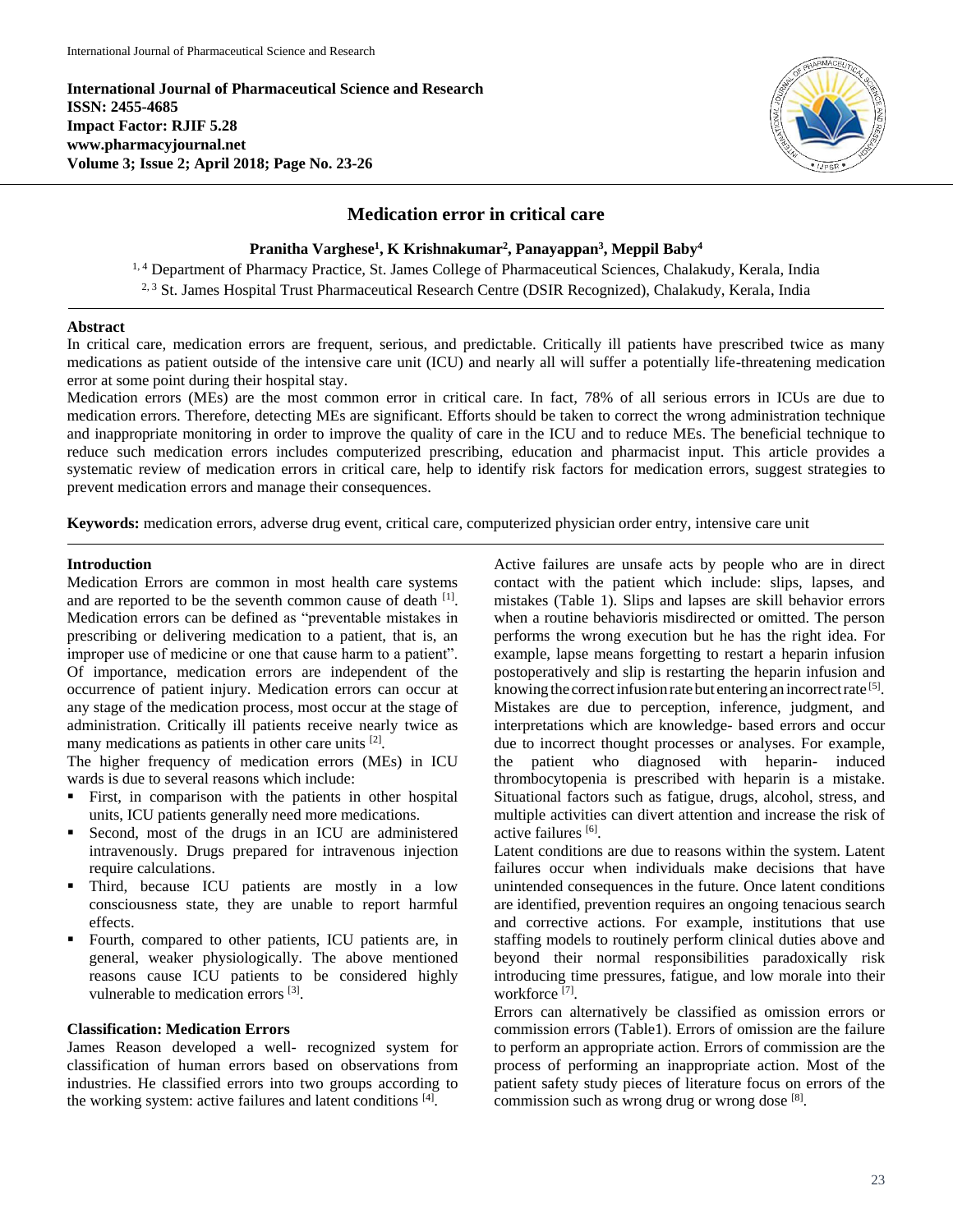| Medical error             | The failure of a planned action to be completed as intended or the use of a wrong plan to achieve an aim.    |
|---------------------------|--------------------------------------------------------------------------------------------------------------|
| Medication error          | Any error in the medication process, whether there are adverse consequences or not.                          |
| Adverse drug event        | Any injury related to the use of a drug. Not all adverse drug events are caused by medical error, nor do all |
|                           | medication errors result in an adverse drug event.                                                           |
| Preventable adverse event | Harm that could be avoided through reasonable planning or proper execution of an action                      |
| Near miss                 | The occurrence of an error that did not result in harm                                                       |
| Slip                      | A failure to execute an action due to routine behavior being misdirected                                     |
| Lapse                     | A failure to execute an action due to lapse in memory and a routine behavior being omitted                   |
| Mistake                   | A knowledge- based error due to an incorrect thought process or analysis                                     |
| Error of omission         | Failure to perform an appropriate action                                                                     |
| Error of commission       | Performing an inappropriate action                                                                           |

#### **Table 1:** Definitions

# **Consequences of Medication Errors**

Medication errors are an important cause of patient morbidity and mortality in healthcare settings. Only 10% of medication errors result in adverse drug events. The IOM report highlights that as a result of medication errors 44,000 to 98,000 patients die each year. A large portion of these is related to medications. Approximately 19% of medication errors are life- threatening in ICU and 42% are of sufficient clinical importance to warrant additional life- sustaining treatments. Many patients experiencing costly and prolonged hospital stay undergo greater human and societal burden and some patients never fully recovering to their premorbid status. In 1995 Bates and colleagues estimated that the annual cost of \$2.9 million serious medication errors per hospital in America. Errors can harm patient, family, and public confidence in healthcare organizations [9].

## **Risk Factors for Medication Errors**

The ICU brings together high- risk patients and an intervention from multiple health care professionals in a complex environment (Table 2).Patient illness severity is the

single strongest predictor of an ADE. Critically ill patients have prescribed twice as many medications as patients outside of the ICU. Most of the medications in the ICU are administered as weight-based infusions and so these infusions require mathematical calculations, which increase the risk of error [10] .

Multicentered studies by Ridley and colleagues and Calabrese and colleagues founded that potassium chloride, heparin, magnesium sulfate, vasoactive drugs, sedatives, and analgesics are the medications with a high risk of error. Antibiotics are frequently prescribed in the ICU and errors have potential implications for both individual patients and population [11].

It is important to remember that compared with other patients critically ill patients have fewer defenses against adverse events. Their ability to participate in medical care is limited and they lack the physiological ability to tolerate additional injury. Finally, after the discharge from the ICU lack of continuity of care causes the patient at risk for errors and highlights the importance of communication with the future caregivers<sup>[12]</sup>.

**Table 2:** Risk Factors For Medication Errors in the Intensive Care Unit Factors Specific Risk Factors

| Patient                | Severity of illness<br>٠                                                           |
|------------------------|------------------------------------------------------------------------------------|
|                        | Strongest predictor of ADE                                                         |
|                        | ICU patients more likely to experience ADE than patients in other units            |
|                        | Extreme of ages                                                                    |
|                        | Increased susceptibility to ADEs                                                   |
|                        | Prolonged hospitalization                                                          |
|                        | Increased exposure and susceptibility to ADE                                       |
|                        | Sedation<br>п                                                                      |
|                        | Patients unable to participate in care and defend themselves against errors        |
| Medications            | Types of medications<br>٠                                                          |
|                        | Frequent use of boluses and infusions                                              |
|                        | Weight-based infusions derived from estimated weights or unreliable determinations |
|                        | Mathematical calculations required for medication dosages                          |
|                        | Programming of infusion pumps                                                      |
|                        | Number of medications<br>٠                                                         |
|                        | Twice as many medications prescribed as for patients in other units                |
|                        | Increased probability of medication error and medication interactions              |
|                        | Number of interventions                                                            |
|                        | Increased risk of complications                                                    |
| <b>ICU</b> environment | Complex environment<br>٠                                                           |
|                        | Difficult working conditions make errors more probable                             |
|                        | High stress                                                                        |
|                        | High turnover of patient and providers                                             |
|                        | Emergency admission                                                                |
|                        | Risk of an adverse event increases by approximately 6% per day                     |
|                        | Multiple care providers                                                            |
|                        | Challenges the integration of different care plans                                 |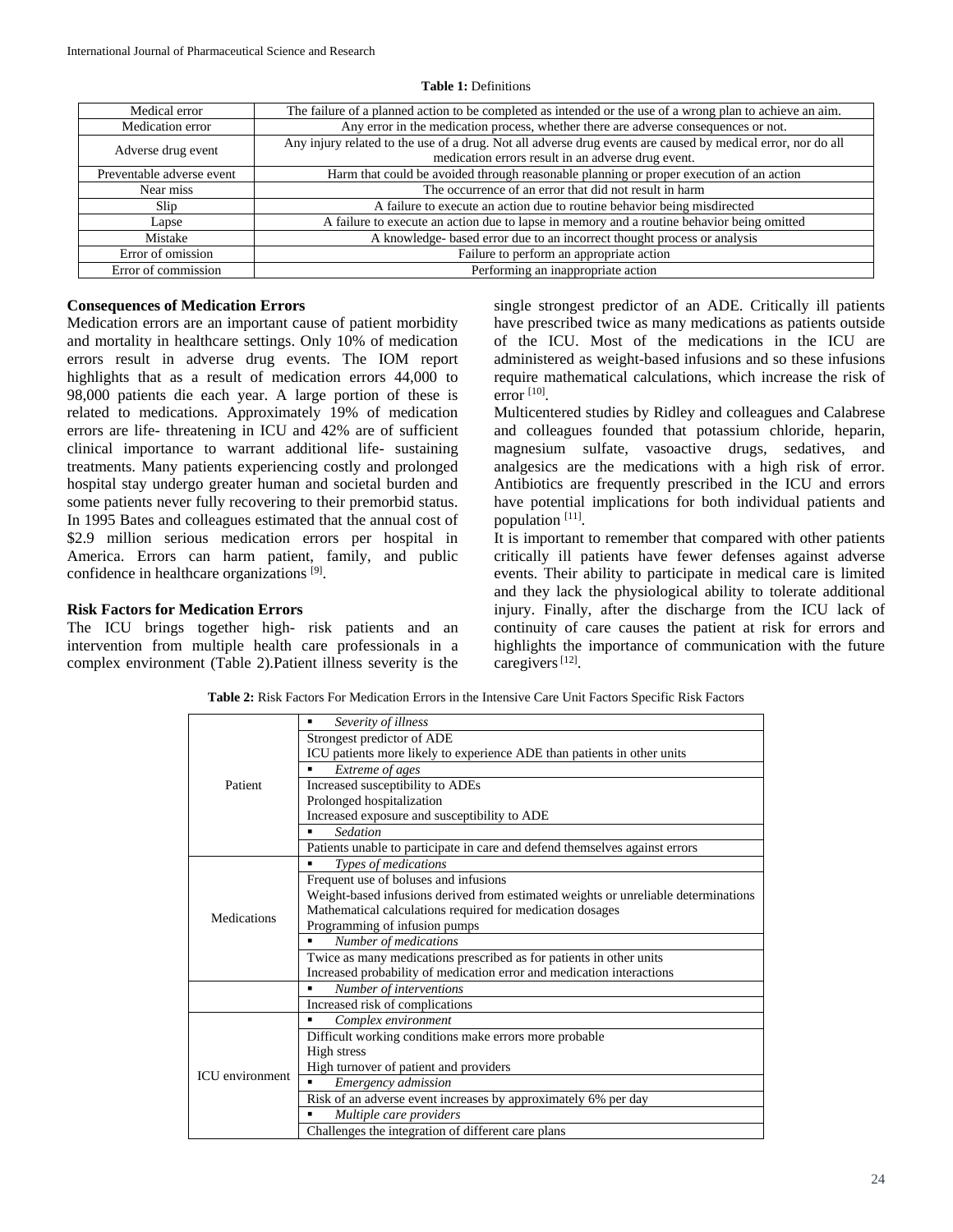## **Prevention of Medication Errors**

By avoiding situational risk factors, optimizing the medication process safety, and providing strategies to prevent medication errors and mitigate their consequences, this can improve the medication safety. Several potential strategies have been shown to decrease medical error in the ICU (Table 3). To improve the safety of the medication process is the safest and

most efficient means of improving patient safety. Strategies that have been shown to decrease the medication error include: medication standardization, computerized physician order entry (CPOE), barcode technology, computerized intravenous infusion devices, and medication reconciliation [13] .

**Table 3:** Strategies to Prevent Medication Errors

| Optimize the medication process                                     |  |  |
|---------------------------------------------------------------------|--|--|
| 1. Medication standardization                                       |  |  |
| 2. Computerized physician order entry and clinical decision support |  |  |
| 3. Bar code technology                                              |  |  |
| 4. Computerized intravenous infusion devices                        |  |  |
| 5. Medication reconciliation                                        |  |  |
| Eliminate situational risk factors                                  |  |  |
| 1. Avoid excessive consecutive and cumulative working hours         |  |  |
| 2. Minimize interruptions and distractions                          |  |  |
| 3. Trainee supervision and graduated responsibility                 |  |  |
| Oversight and error interception                                    |  |  |
| 1. Intensivist participation in ICU care                            |  |  |
| 2. Adequate staffing                                                |  |  |
| 3. Pharmacist participation in ICU                                  |  |  |
| 4. Incorporation of quality assurance into academic education       |  |  |

# **Computerized Physician Order Entry (CPOE)**

CPOE targets the stages of prescription and transcription in the medication process. The technology permits clinicians to enter an electronic order into a computer system that is linked to a hospital clinical information system. The main advantage of CPOE include: they can track allergies, recommend drug dosages, and provide adjustments for patients with altered renal or hepatic function, and identify potential drug-drug interactions [14] .

There are some limitations for implementation which include provider willingness to adopt the technology, capital costs and worries about technical malfunctions and paradoxical increases in medication errors at the period of implementation. CPOE systems that interface with the pharmacy order verification system can be used to remove the problematic step of transcription, allows the pharmacists and nurses to focus more on clinical responsibilities. All of these advancements can help in improving safety and efficiency. CPOE technology shows the important distinction between error and harm; errors are the intermediate outcome, but the ultimate goal is to prevent patient harm. But currently, this CPOE technology is not widely used in the majority of ICUs [15] .

#### **Bar Code Technology**

Bar code technology target the phase of administration in the medication process. Bar code technology for medication administration provides a double-check which helps to verify the medication, dose, route, patient, and dosing time. This technique will help to ensure that the correct patient gets the correct dose of the correct drug at correct dose by the correct route at the correct time. Administration errors have been reported to be reduced by 60% <sup>[16]</sup>.

## **Computerized Intravenous Infusion Device**

In case of intravenous medications, the computerized

intravenous infusion devices allow the incorporation of both CPOE and bar code technology such that this will provide infusion rates, standardized concentrations, and dosing limits which will help to prevent intravenous medication errors [17].

#### **Medication Reconciliation**

Majority of patient medications are stopped when the patient admitted to the ICU. Most of these medications are not restarted when patient discharged from the ICU (88%) or hospital (30%). Medication reconciliation is the process that matches the patient's current medication regimen in hospital against a patient's long-term medication regimen. A combined medication reconciliation program will prevent drug withdrawal and which ensure that life-saving medications are restarted as soon as appropriate [18].

Situational risk factors can change provider's attention and which increase the risk of failures. These have to be minimized. Additional risk factors represent trainee supervision and graduated responsibility that needs to be managed.

Clinical inexperience can also cause errors. When providers start in new environments, train them and then provide graduated supervision to develop experience [19].

Physicians, nurses, and pharmacists are integral to medication error interception. It has been reported that the decrease in medication errors from 22% to 70% by the participation of an intensivist in patient care in the ICU, complications by 50%, ICU mortality, ICU length of stay, and hospital length of stay and to improve patient safety. Similarly, pharmacists have an important role in medication safety. First, all intravenous medications should be prepared using a standardized process and standardized medication concentrations by the pharmacists within the pharmacy department. Second, pharmacist participation in clinical rounds improves patient safety by reducing preventable ADEs by 66% and also shortening patient's length of hospital stay, decreasing